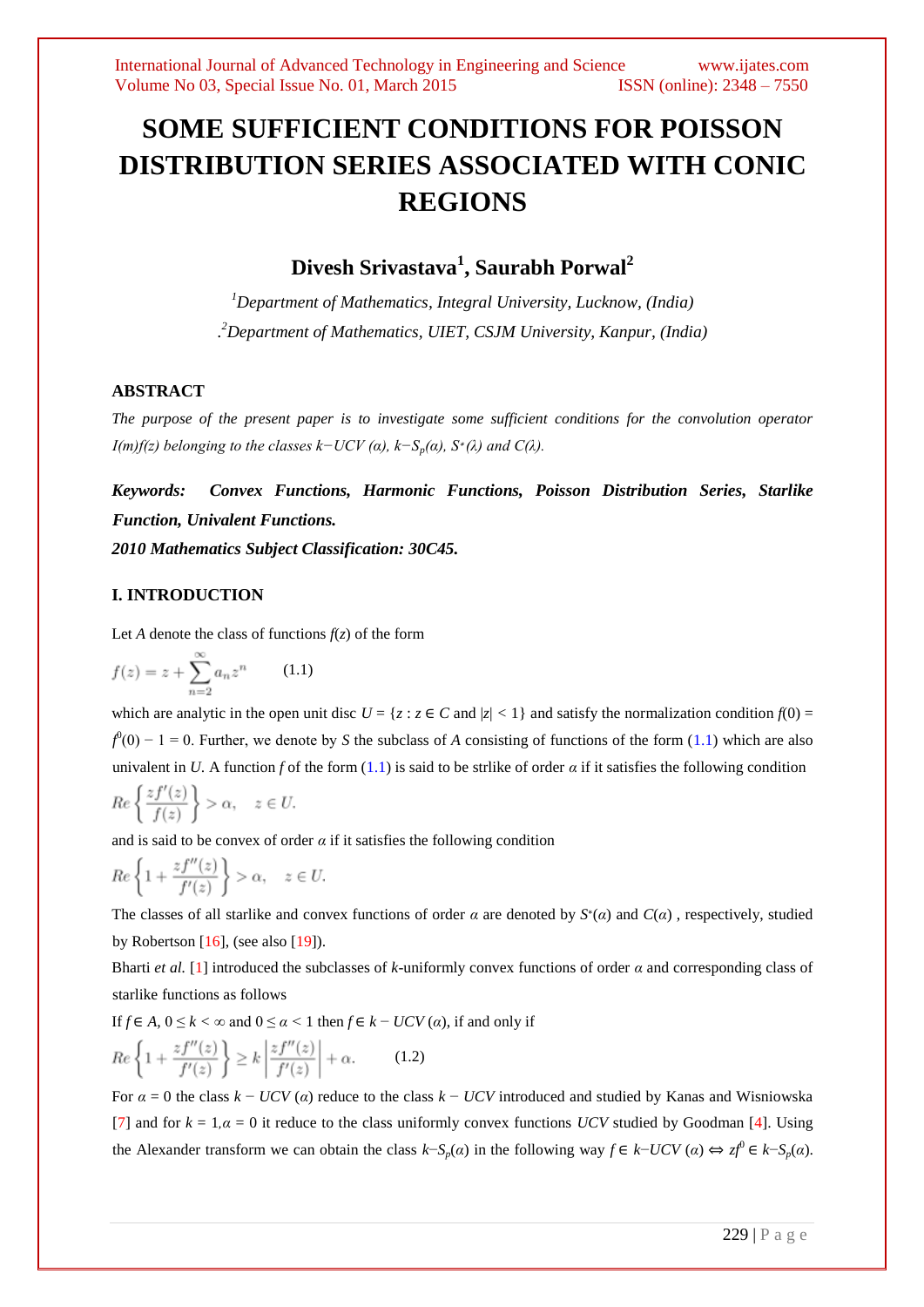For more results on these directions we refer the reader to ([2], [5], [6], [8], [9], [17], [20]) and references therein. A function *f* ∈ *A* is said to be in the class  $P_{\infty}^{\pi}(\beta)$  if it satisfies the following inequality

$$
\left| \frac{(1-\gamma)\frac{f(z)}{z} + \gamma f'(z) - 1}{2\tau(1-\beta) + (1-\gamma)\frac{f(z)}{z} + \gamma f'(z) - 1} \right| < 1
$$

where  $0 \leq \gamma \leq 1$ ,  $\beta \leq 1$ ,  $\tau \in C(\{0\})$  and  $z \in U$ . The class  $P_{\gamma}^{\tau}(\beta)$  was introduced by

#### Swaminathan [21].

Next, we introduce the classes  $S_\lambda^*$  and  $C_\lambda$  as follows

$$
S_{\lambda}^{*} = \left\{ f \in A : \left| \frac{zf'(z)}{f(z)} - 1 \right| < \lambda, \quad (z \in U, \lambda > 0) \right\}
$$
(1.3),(1.4)  

$$
C_{\lambda} = \left\{ f \in A : \left| \frac{zf''(z)}{f'(z)} \right| < \lambda, \quad (z \in U, \lambda > 0) \right\}.
$$

From  $(1.3)$  and  $(1.4)$  it is easy to see that

 $f(z) \in C_{\lambda} \Leftrightarrow z f'(z) \in S_{\lambda}^*, \quad (\lambda > 0)$ 

The classes  $S_\lambda^*$  and  $C_\lambda$  were introduced by Ponnusamy and Rønning [10].

*.*

Very recently, Porwal [12] introduce a power series whose coefficients are probabilities of Poisson distribution

$$
K(m, z) = z + \sum_{n=2}^{\infty} \frac{m^{n-1}}{(n-1)!} e^{-m} z^{n}
$$

By ratio test the radius of convergence of above series is infinity. Using the above series they obtain some interesting results on certain classes of analytic univalent functions.

The convolution (or Hadamard product) of two series  $f(z) = \sum_{n=0}^{\infty} a_n z^n$  and

 $g(z) = \sum_{n=0}^{\infty} b_n z^n$  is defined as the power series  $(f*g)(z)=\sum_{n=-\infty}^{\infty}a_nb_nz^n$ 

Now, we consider the linear operator  $I(m)$ :  $A \rightarrow A$  defined by

$$
I(m)f = K(m, z) * f(z)
$$
  
=  $z + \sum_{n=2}^{\infty} \frac{m^{n-1}}{(n-1)!} e^{-m} a_n z^n$ 

In the present paper, motivated by results of [12] and on connections between various subclasses of analytic univalent functions by using hypergeometric functions (see [3], [10], [14] , [18]) and by work of ([11], [13], [15]) we establish some sufficient conditions for convolution operator *I*(*m*)*f*(*z*) belonging to the classes *k* − *UCV*   $(\alpha)$ ,  $k - S_p(\alpha)$ ,  $C_\lambda$  and  $S_\lambda^*$ .

## **II. MAIN RESULTS**

To establish our main results, we shall require the following lemmas.

**Lemma 2.1.** ([1]) A function  $f \in A$  is in  $k - UCV(\alpha)$  if it satisfies the following condition

$$
\sum_{n=2}^{\infty} n[n(1+k) - (k+\alpha)]|a_n| \le 1 - \alpha.
$$
 (2.1)

**Remark 1.** It was also found that the condition (2.1) is necessary if  $f \in A$  is of the form

$$
f(z) = z - \sum_{n=2}^{\infty} a_n z^n, \ a_n \ge 0 \qquad (2.2)
$$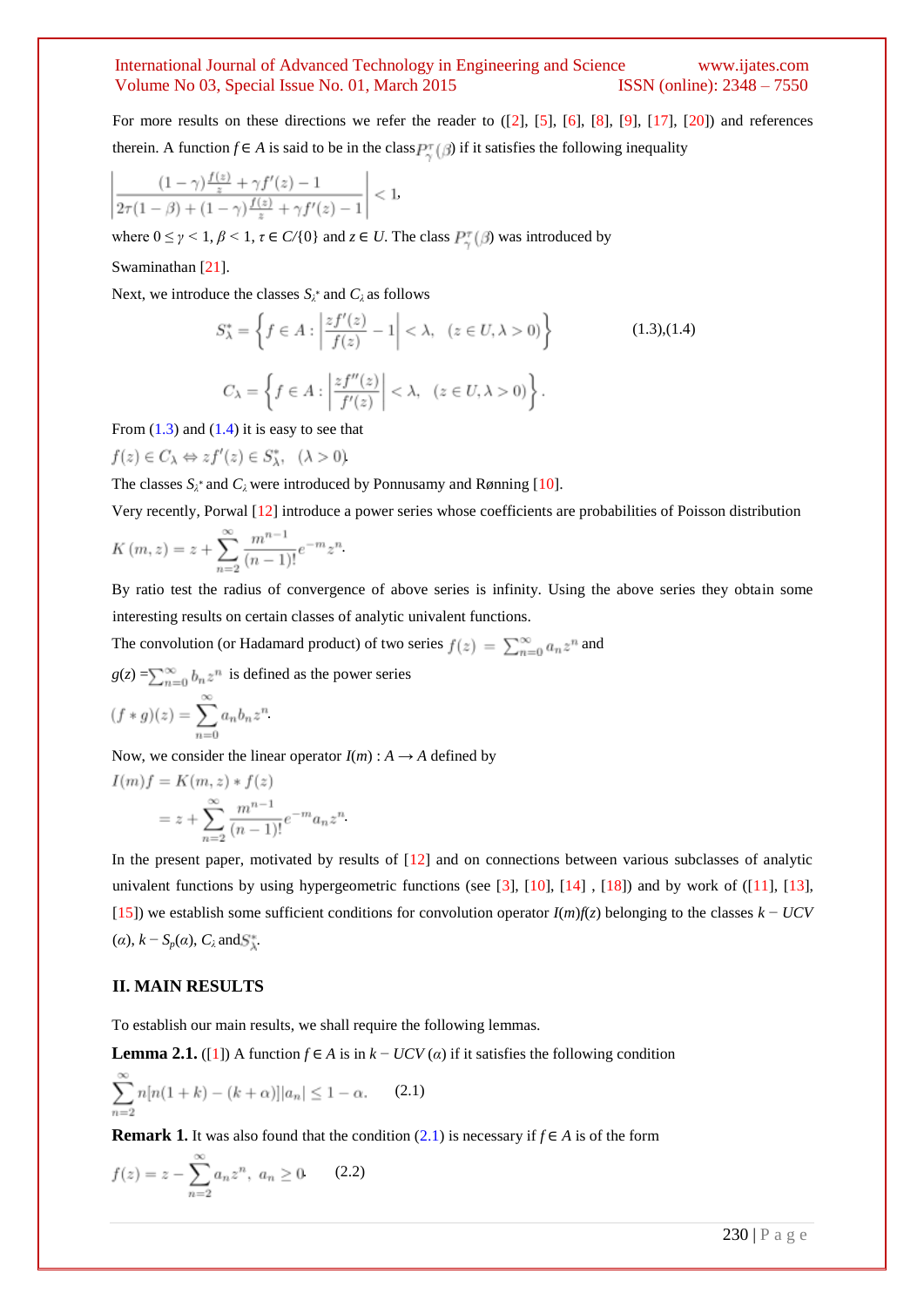**Lemma 2.2.** ([1]) A function  $f \in A$  is in  $k - S_p(a)$  if it satisfies the following inequality

$$
\sum_{n=2}^{\infty} [n(1+k) - (k+\alpha)] |a_n| \le 1 - \alpha.
$$
 (2.3)

The condition  $(2.3)$  is necessary for functions of the form  $(2.2)$ .

Another sufficient condition is also given for the class *k* − *UCV* (*α*) in [8] which is given by the following way.

**Lemma 2.3.** ([7]) Let  $f \in S$  and have the form (1.1). If for some  $k, 0 \le k < \infty$ , the

inequality

$$
\sum_{n=2}^{\infty} n(n-1)|a_n| \le \frac{1}{(k+2)}
$$

holds, then *f* ∈ *k* − *UCV*. The number  $1/k + 2$  can not be increased.

**Lemma 2.4.** Let  $f \in A$  be of the form  $(1.1)$ . If

$$
\sum_{n=2}^{\infty} (\lambda + n - 1)|a_n| \le \lambda, \quad (\lambda > 0) \tag{2.4}
$$

then  $f \in S^*_\lambda$ .

We further note that when  $f(z)$  is of the form (2.2), the condition (2.4) is both necessary and sufficient for  $f \in S_\lambda^*$ .

**Lemma 2.5.** Let  $f \in A$  be of the form (1.1). If

$$
\sum_{n=2}^{\infty} n(\lambda + n - 1)|a_n| \le \lambda, \quad (\lambda > 0)
$$
 (2.5)

then  $f \in C_\lambda$ .

**Lemma 2.6.** If  $f \in P_{\gamma}^{\tau}(\beta)$  is of the form (1.1) then

$$
|a_n| \le \frac{2|\tau|(1-\beta)}{1+\gamma(n-1)}
$$

**Theorem 2.1.** Let *f*  $\in$  *A* be defined as in (1.1) suppose that  $m > 0$ ,  $k \ge 0$ ,  $0 \le \alpha < 1$  and

the inequality

$$
(k+1)m + (1 - \alpha) \quad 1 - e^{-m} \le \frac{\gamma(1 - \alpha)}{2|\tau|(1 - \beta)}
$$

is satisfied then for  $f \in P_{\gamma}^{\tau}(\beta)$ ,  $0 < \gamma \leq 1$  and  $0 \leq \beta < 1$ ,  $I(m)f(z) \in k - UCV(\alpha)$ .

*Proof.* Since

$$
I(m)f(z) = z + \sum_{n=2}^{\infty} \frac{m^{n-1}}{(n-1)!} e^{-m} a_n z^n
$$

To prove that  $I(m)f(z) \in k - UCV(\alpha)$ , from Lemma 2.1, it is sufficient to show that

$$
\sum_{n=2}^{\infty} n[n(1+k) - (k+\alpha)]|A_n| \le 1 - \alpha,
$$
\n(2.6)

where

$$
A_n = \frac{m^{n-1}}{(n-1)!} e^{-m} a_n, \quad n \ge 2
$$

Now

$$
\sum_{n=2}^{\infty} n[n(1+k) - (k+\alpha)] \frac{m^{n-1}}{(n-1)!} e^{-m} |a_n|
$$
  
\n
$$
\leq 2|\tau|(1-\beta) \sum_{n=2}^{\infty} n[n(1+k) - (k+\alpha)] \frac{m^{n-1}}{(n-1)!} e^{-m} \frac{1}{1+\gamma (n-1)}, \text{ (using Lemma 2.6)}
$$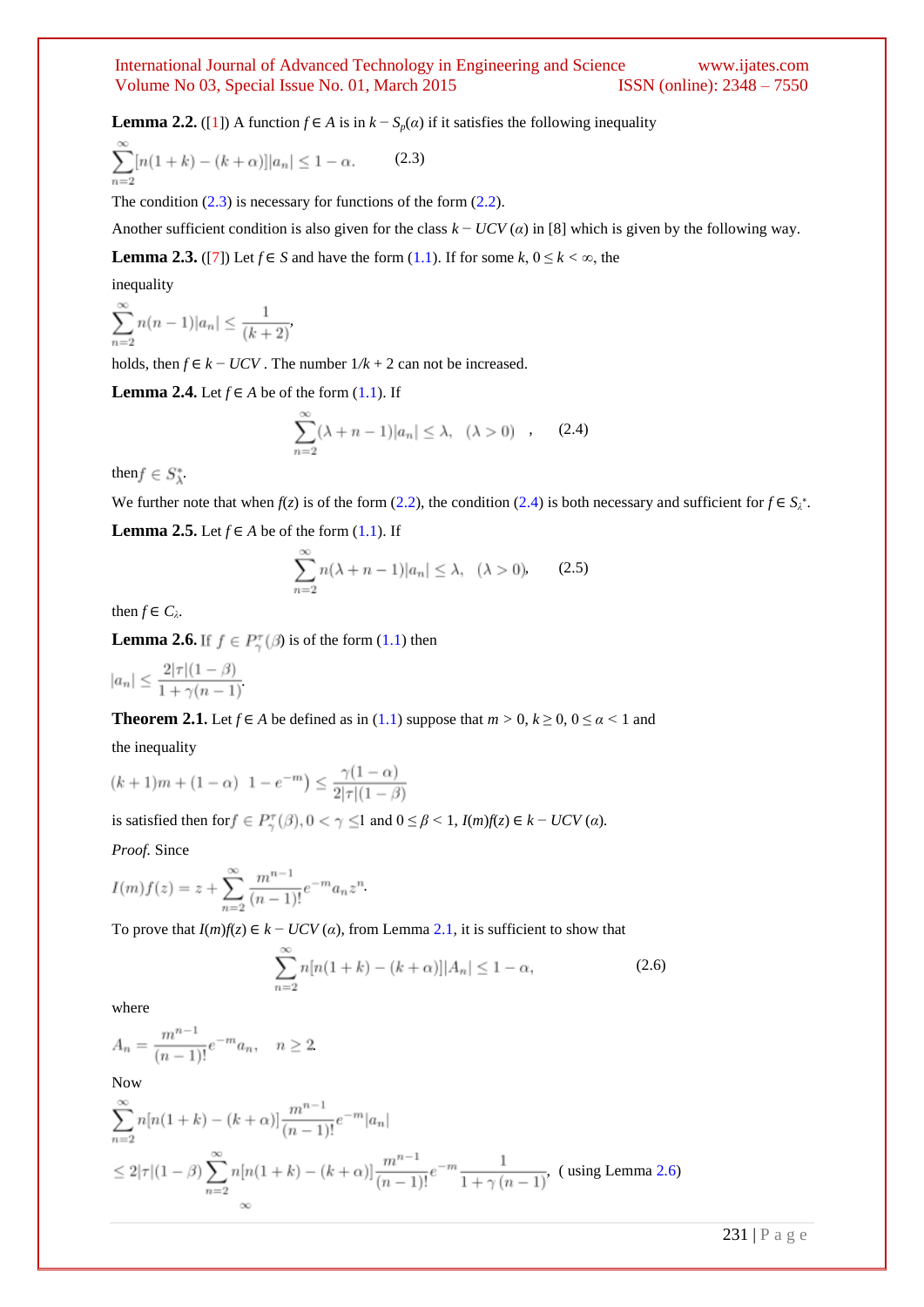$$
\leq 2|\tau|(1-\beta)e^{-m}\sum_{n=2} [n(1+k)-(k+\alpha)]\frac{m^{n-1}}{(n-1)!}\frac{1}{\gamma}, \qquad \text{(Since } 1+\gamma(n-1)\geq\gamma n\text{)}
$$
\n
$$
=\frac{2|\tau|(1-\beta)}{\gamma}e^{-m}\left[\sum_{n=2}^{\infty} [(n-1)(1+k)+(1-\alpha)]\frac{m^{n-1}}{(n-1)!}\right]
$$
\n
$$
=\frac{2|\tau|(1-\beta)}{\gamma}e^{-m}\left[(k+1)\sum_{n=2}^{\infty}\frac{m^{n-1}}{(n-2)!}+(1-\alpha)\sum_{n=2}^{\infty}\frac{m^{n-1}}{(n-1)!}\right]
$$
\n
$$
=\frac{2|\tau|(1-\beta)}{\gamma}e^{-m}[(k+1)me^{m}+(1-\alpha)(e^{m}-1)]
$$
\n
$$
=\frac{2|\tau|(1-\beta)}{\gamma}\left[(k+1)m+(1-\alpha)(1-e^{-m})\right]
$$
\n
$$
\leq 1-\alpha
$$
\n
$$
(1-\alpha)\left(\frac{e^{-m}-1}{e^{-m}}\right)e^{-m}\left[\frac{e^{-m}-1}{e^{-m}}\right]
$$

by the given hypothesis.

This completes the proof of Theorem 2.1.  $\Box$ 

**Theorem 2.2.** Let  $f \in A$  be defined as in (1.1) suppose that  $m > 0$ ,  $k \ge 0$ ,  $0 \le \alpha < 1$  and

the inequality

$$
(k+1) \ \ 1 - e^{-m} - \frac{(k+\alpha)}{m} \ \ 1 - e^{-m} - me^{-m} \le \frac{\gamma(1-\alpha)}{2|\tau|(1-\beta)}
$$

is satisfied then for  $f \in P_{\gamma}^{\tau}(\beta)$ ,  $0 < \gamma \leq 1$  and  $0 \leq \beta < 1$ ,  $I(m)f(z) \in k - S_p(\alpha)$ .

*Proof.* The proof of this theorem is much akin to that of Theorem 2.1 so we omit the details involved.  $\Box$ 

**Theorem 2.3.** Let  $m > 0$  be such that

$$
\frac{2|\tau|(1-\beta)}{\gamma}\left[\begin{array}{c} 1-e^{-m}\end{array}\right]+\frac{(\lambda-1)}{m}\left[\begin{array}{c} 1-e^{-m}-me^{-m}\end{array}\right]\le\lambda
$$

is satisfied then for  $f \in P_{\infty}^{\top}(\beta)$ ;  $0 < \gamma \leq 1$ ,  $\beta < 1$  and  $\lambda > 0$ ,  $I(m)f(z) \in S_{\lambda}^*$ .

*Proof.* To prove that  $I(m)f(z) \in S_{\lambda}^*$ , from Lemma 2.4 it is sufficient to prove that

$$
\sum_{n=2}^{\infty} (n + \lambda - 1)|A_n| \le \lambda
$$

where

$$
A_n=\frac{m^{n-1}}{(n-1)!}e^{-m}a_n,\quad n\geq 2
$$

Since  $f \in P_{\gamma}^{\tau}(\beta)$  using Lemma 2.6 and  $1 + \gamma(n-1) \ge \gamma n$  we need only to show that

$$
\sum_{n=2}^{\infty} (n + \lambda - 1) \frac{m^{n-1}}{(n-1)!} e^{-m} \frac{2|\tau|(1-\beta)}{1 + \gamma(n-1)} \le \lambda.
$$

Now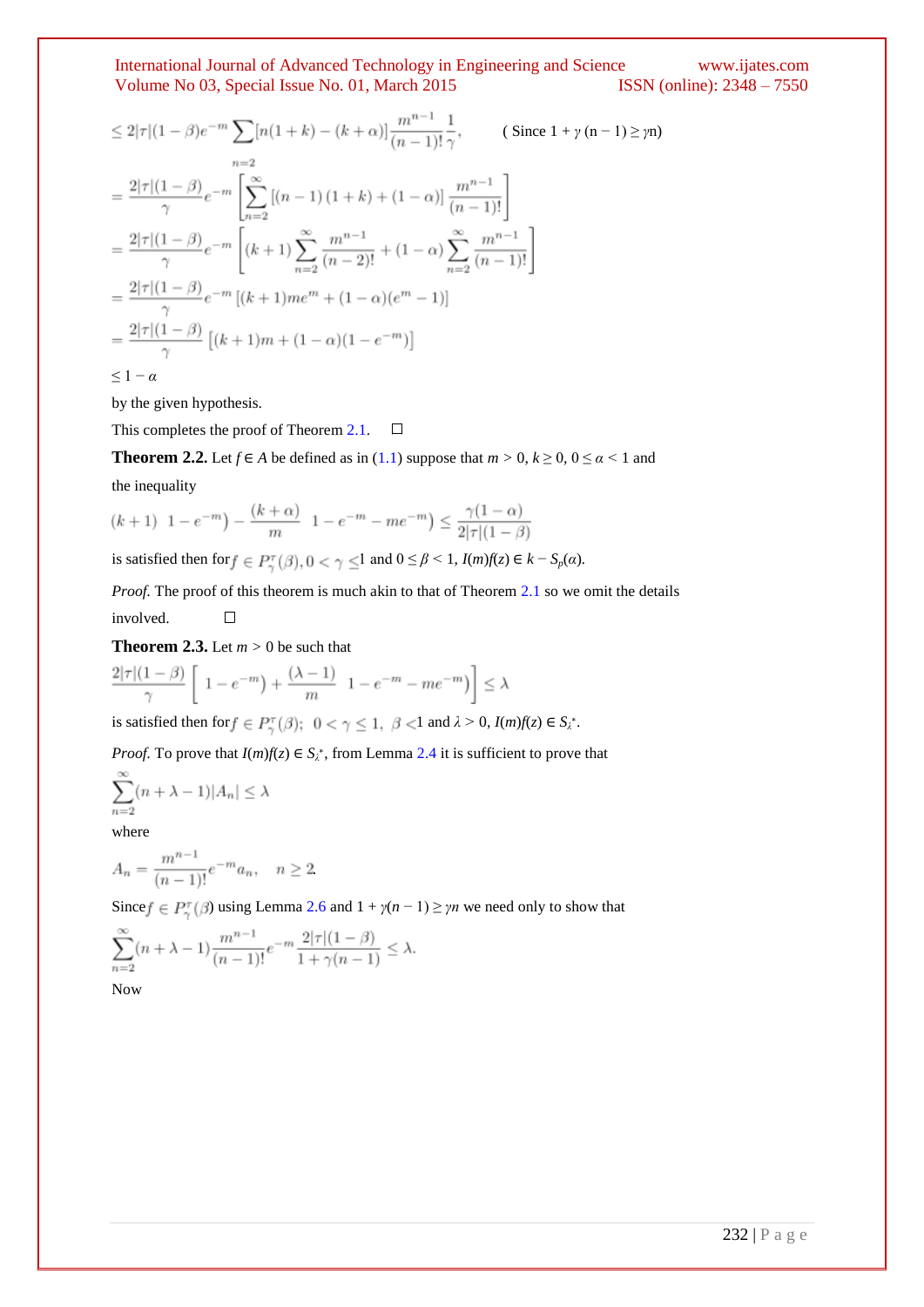$$
\sum_{n=2}^{\infty} (n + \lambda - 1) \frac{m^{n-1}}{(n-1)!} e^{-m} |a_n|
$$
\n
$$
\leq \sum_{n=2}^{\infty} (n + \lambda - 1) \frac{m^{n-1}}{(n-1)!} e^{-m} \frac{2|\tau| (1 - \beta)}{1 + \gamma (n-1)}
$$
\n
$$
\leq \frac{2|\tau| (1 - \beta)}{\gamma} \sum_{n=2}^{\infty} (n + \lambda - 1) \frac{m^{n-1}}{n!} e^{-m}
$$
\n
$$
= \frac{2|\tau| (1 - \beta)}{\gamma} e^{-m} \left[ \sum_{n=2}^{\infty} \frac{m^{n-1}}{(n-1)!} + \frac{(\lambda - 1)}{m} \sum_{n=2}^{\infty} \frac{m^n}{n!} \right]
$$
\n
$$
= \frac{2|\tau| (1 - \beta)}{\gamma} \left[ (1 - e^{-m}) + \frac{(\lambda - 1)}{m} (1 - e^{-m} - me^{-m}) \right]
$$

 $\leq \lambda$ 

by the given hypothesis.

Thus the proof of Theorem 2.3 is complete.

**Theorem 2.4.** Let  $m > 0$  and the inequality

$$
\frac{2|\tau|(1-\beta)}{\gamma}\left[m+\lambda \ 1-e^{-m}\right]\right]\leq \lambda
$$

is satisfied then for  $f \in P_{\gamma}^{\tau}(\beta)$ ;  $0 < \gamma \leq 1$ ,  $\beta < 1$  and  $\lambda > 0$ ,  $I(m)f(z) \in C_{\lambda}$ .

*Proof.* The proof is similar to that of Theorem 2.3 therefore we omit the details.

**Theorem 2.5.** Let 
$$
m > 0
$$
. If for  $k \ge 0$ ,  $0 \le \alpha < 1$  and the inequality  $e^m [(1 + k)m^3 + (6 + 5k - \alpha)m^2 + (7 + 4k - 3\alpha)m] \le 1 - \alpha$ 

is satisfied then *I*(*m*)*f*(*z*) maps *f*(*z*) ∈ *S* of the form (1.1) into *k* − *UCV* (*α*).

*Proof.* Let  $f(z) \in S$  be of the form (1.1). In view of Lemma 2.1 it is enough to show that

$$
T = \sum_{n=2}^{\infty} n[n(k+1) - (k+\alpha)] \frac{m^{n-1}}{(n-1)!} e^{-m} |a_n| \le 1 - \alpha.
$$

Now

$$
T = \sum_{n=2}^{\infty} n[n(k+1) - (k+\alpha)] \frac{m^{n-1}}{(n-1)!} e^{-m} |a_n|
$$
  
\n
$$
\leq \sum_{n=2}^{\infty} n^2 [n(k+1) - (k+\alpha)] \frac{m^{n-1}}{(n-1)!} e^{-m}
$$
  
\n
$$
= \sum_{n=2}^{\infty} [(k+1)(n-1)(n-2)(n-3) + (5k+6-\alpha)(n-1)(n-2)
$$
  
\n
$$
+(4k+7-3\alpha)(n-1) + (1-\alpha)] \frac{m^{n-1}}{(n-1)!} e^{-m}
$$
  
\n
$$
= (1+k)m^3 + (6+5k-\alpha)m^2 + (7+4k-3\alpha)m + (1-\alpha)(1-e^{-m})
$$

 $\leq 1 - \alpha$ 

by the given hypothesis.

Thus the proof of Theorem 2.5 is established.

**Theorem 2.6.** Let  $m > 0$  if for  $k \ge 0$ ,  $0 \le \alpha < 1$  and the inequality

 $e^{m} [(1+k)m^2 + (3+2k-\alpha)m] \le 1 - \alpha$ . (2.7)

then  $I(m)f(z)$  maps  $f(z) \in S$  of the form (1.1) into  $k - S_p(\alpha)$ .

*Proof.* The proof of this theorem is much akin to that of Theorem 2.5. Therefore we omit

 $\Box$ 

 $\Box$ 

 $\Box$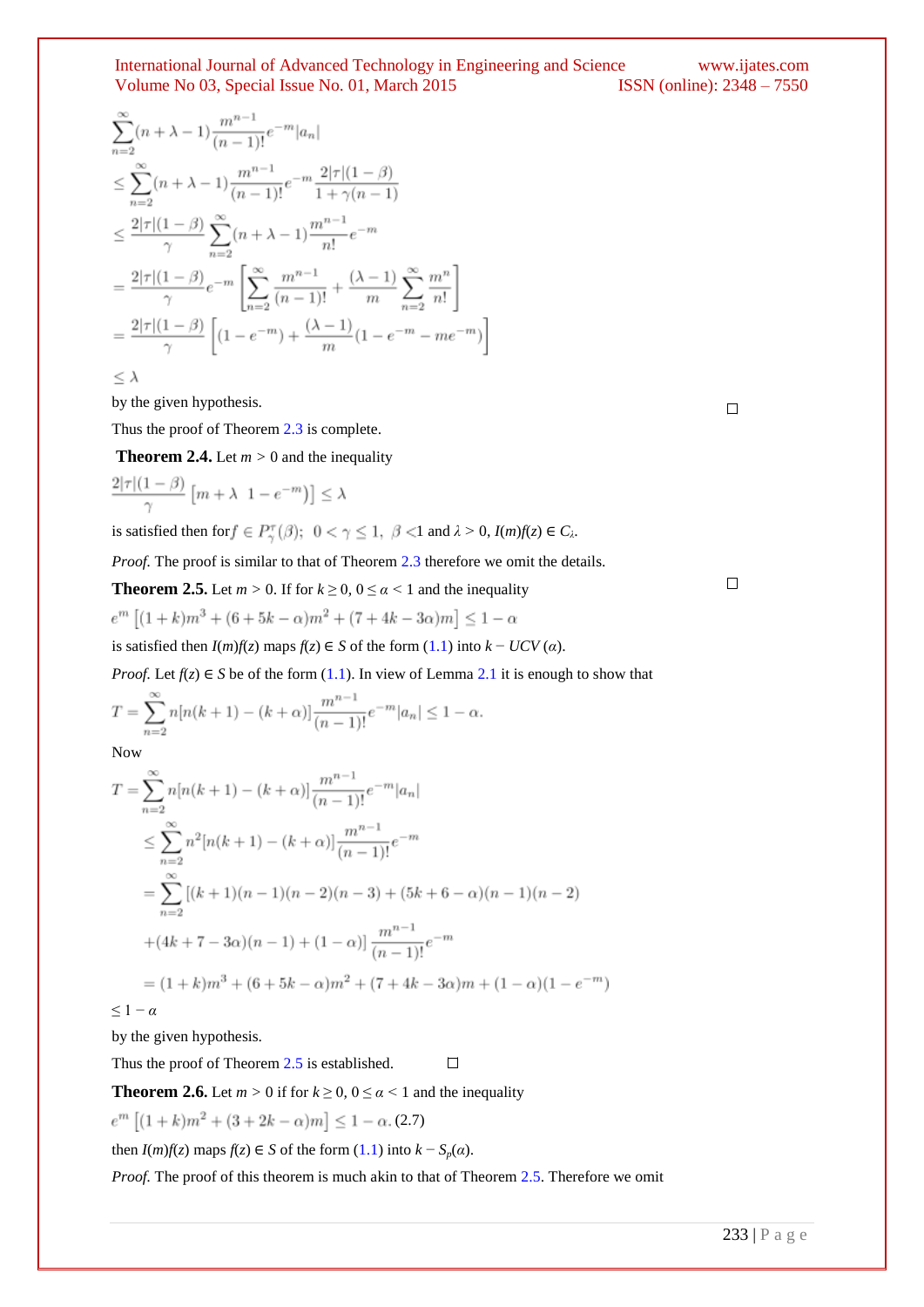the details involved.  $\Box$ 

**Theorem 2.7.** Let  $m > 0$ ,  $\lambda > 0$  and the inequality

$$
e^m \left[ m^3 + (\lambda + 5)m^2 + (3\lambda + 4)m \right] \le \lambda
$$

is satisfied then  $I(m)f(z)$  maps  $f(z) \in S$  of the form  $(1.1)$  into  $C_\lambda$ .

*Proof.* The proof of this theorem is similar to that of Theorem 2.3. Therefore we omit the details involved.  $\square$ 

# **III. AN INTEGRAL OPERATOR**

In the following theorem, we obtain analogues results in connection with a particular integral operator  $G(m,z)$ which is defined as follows

$$
G(m, z) = \int_0^z \frac{I(m)f(t)}{t} dt.
$$
 (3.1)

**Theorem 3.1.** Let *f* be defined by (1.1) is in the class  $P_{\gamma}^{\tau}(\beta)$  with  $m > 0$  and the inequality

$$
(k+1)(1 - e^{-m}) - \frac{k+\alpha}{m}(1 - e^{-m} - me^{-m}) \le \frac{\gamma(1-\alpha)}{2|\tau|(1-\beta)}
$$

is satisfied then  $G(m,z)$  defined by (3.1) is in the class  $k - UCV(\alpha)$ .

*Proof.* Since

$$
G(m, z) = z + \sum_{n=2}^{\infty} \frac{m^{n-1}}{n!} e^{-m} a_n z^n
$$
 (3.2)

To prove it in  $k - UCV(\alpha)$ , we have to show that

$$
T = \sum_{n=2}^{\infty} n[n(k+1) - (k+\alpha)]|A_n|
$$
  
\n
$$
\leq \sum_{n=2}^{\infty} n[n(k+1) - (k+\alpha)] \frac{m^{n-1}}{n!} e^{-m} \left| \frac{2|\tau|(1-\beta)}{1+\gamma(n-1)} \right|
$$
  
\n
$$
\leq \frac{2|\tau|(1-\beta)}{\gamma} e^{-m} \sum_{n=2}^{\infty} [n(k+1) - (k+\alpha)] \frac{m^{n-1}}{(n-1)!}
$$
  
\n
$$
= \frac{2|\tau|(1-\beta)}{\gamma} e^{-m} \sum_{n=2}^{\infty} [(k+1)(n-1) + (1-\alpha)] \frac{m^{n-1}}{(n-1)!}
$$
  
\n
$$
= \frac{2|\tau|(1-\beta)}{\gamma} [(1+k)(1-e^{-m}) + (1-\alpha)(1-e^{-m}-me^{-m})]
$$

 $\leq 1 - \alpha$ 

by the given hypothesis.

This completes the proof of Theorem 3.1.  $\Box$ 

**Theorem 3.2.** Let *f* be defined by (1.1) in the class *S* with  $m > 0$  and the inequality (2.7) is satisfied then *G*( $m$ ,*z*) defined by (3.1) is in  $k - UCV(\alpha)$ .

*Proof.* Since

$$
G(m, z) = z + \sum_{n=2}^{\infty} \frac{m^{n-1}}{n!} e^{-m} a_n z^n
$$
 (3.3)

To prove that  $G(m,z) \in k - UCV(\alpha)$ , we have to show that

$$
\sum_{n=2}^{\infty} n[n(k+1) - (k+\alpha)] \frac{m^{n-1}}{(n-1)!} e^{-m} |a_n| \le 1 - \alpha.
$$

Using the well-known inequality  $|a_n| \leq n$  and proceeding the previous theorem we obtain the required condition.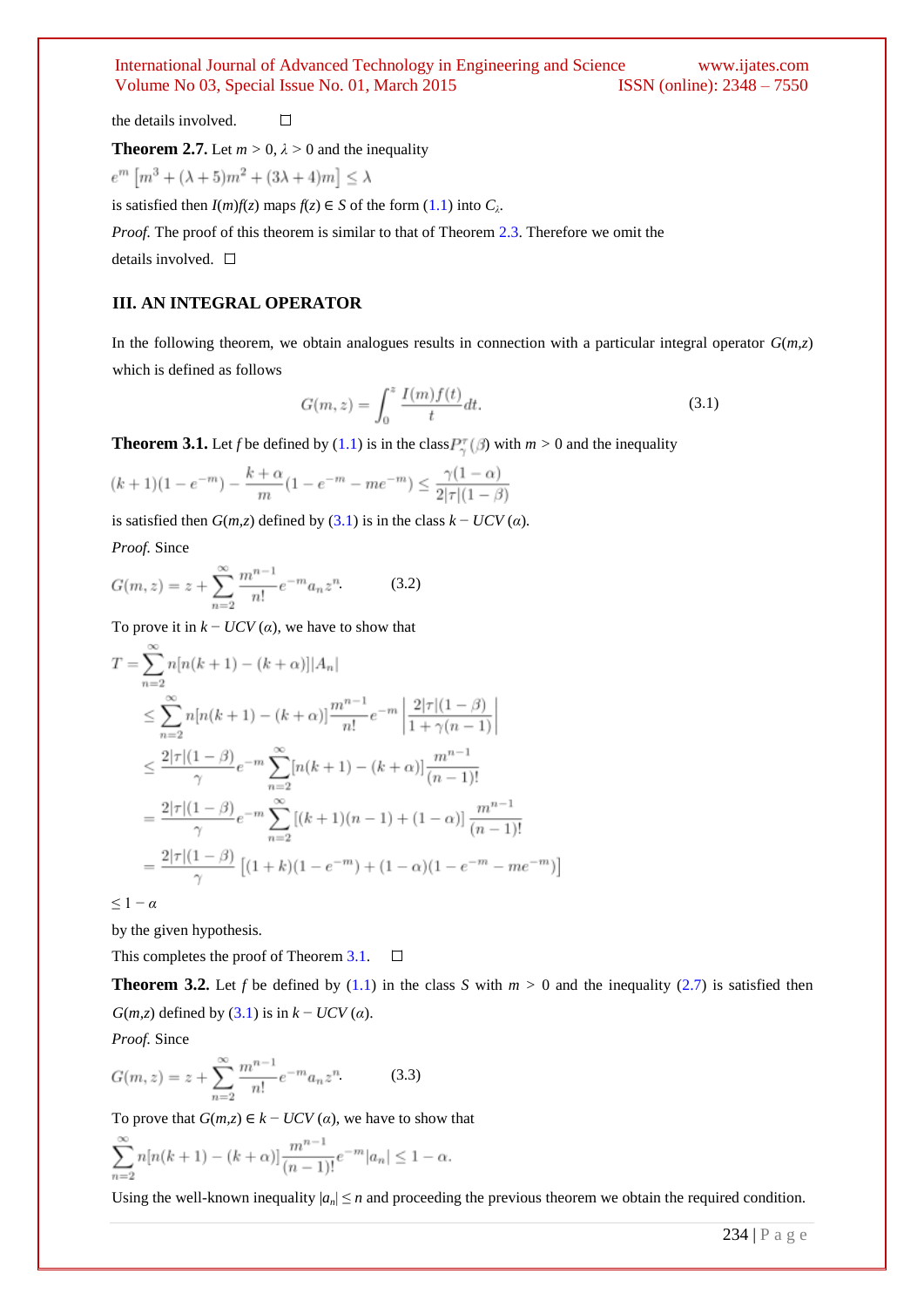# $\Box$

The proof of following Theorems 3.3-3.5 are similar to Theorem 3.1 therefore we only state these theorems.

**Theorem 3.3.** Let *f* be defined by (1.1) in the class *S* with  $m > 0$  and the inequality

 $(k + 1)me^{m} \leq 1 - \alpha$ 

is satisfied then  $G(m,z)$  is in the class  $k - S_p(a)$ .

**Theorem 3.4.** Let *f* be defined by (1.1) in the class *S* with  $m > 0$  and the inequality

 $me<sup>m</sup> ≤ λ$ 

is satisfied then  $G(m,z)$  is in the class $S^*(\lambda)$ .

**Theorem 3.5.** Let *f* be defined by  $(1.1)$  in the class *S* with  $m > 0$  and the inequality

 $e^m \left[ m^2 + (\lambda + 2)m \right] \leq \lambda$ 

is satisfied then  $G(m,z)$  is in the class  $C(\lambda)$ .

#### **REFERENCES**

- [1] R. Bharati, R Parvatham and A. Swaminathan, On subclasses of uniformly convex functions and corresponding class of starlike funcitons, Tamkang J. Math., **28** (1997) , 17-32.
- [2] K.K. Dixit and Saurabh Porwal, On a certain class of k-uniformly convex functions with negative coefficients, Bull. Cal. Math. Soc., **100** (6) (2008), 639-652.
- [3] A. Gangadharan, T.N. Shanmugam and H.M. Srivastava, Generalized hypergeometric function associated with *k*-uniformly convex functions, Comput. Math. Appl., **44** (2002), 1515-1526.
- [4] A.W. Goodman, On uniformly convex functions, Ann. Polon. Math., **56** (1991), 87-92.
- [5] A.W. Goodman, On uniformly starlike functions, J. Math. Anal. Appl., **155** (1991) , 364-370.
- [6] S. Kanas and H.M. Srivastava, Linear operators associated with *k*-uniformly convex functions, Integral Transform Spec. Funct., **9** (2000), 121-132.
- [7] S. Kanas and A Wisinowaska, Conic regions and *k*-uniform convexity, J. Comput Appl. Math., **105** (1999), 327-336.
- [8] S. Kanas and A. Wisniowska, Conic regions and *k*-starlike functions, Rev. Roum. Math. Pure Appl., **45**  (2000), 647-657.
- [9] W. Ma and D. Minda, Uniformly convex functions, Ann. Polon. Math., **57** (1992) ,
- [10] 165-175.
- [11] S. Ponnusamy and F. Rønning, Starlike properties for convolutions involving hypergeometric series, Ann. Univ. Mariae Curie-Sklodawska SK. Todawaska L.II.1. (16) (1998) , 141-155.
- [12] Saurabh Porwal, Mapping properties of generalized Bessel functions on some subclasses of univalent functions, Anal. Univ. Oradea Fasc. Matematica, **XX**(2)(2013), 51-60.
- [13] Saurabh Porwal, An application of a Poisson distribution series on certain analytic functions, J. Complex Anal., Vol.(2014), Art. ID 984135, 1-3.
- [14] Saurabh Porwal and Moin Ahmad, Some sufficient condition for generalized Bessel functions associated with conic regions, Vietnam J. Math., ( accepted ),(2014).
- [15] Saurabh Porwal and K.K. Dixit, An application of certain convolution operator involving hypergeometric functions, J. Rajasthan Acad. Physical Sci., **9** (2), (2010), 173-186.